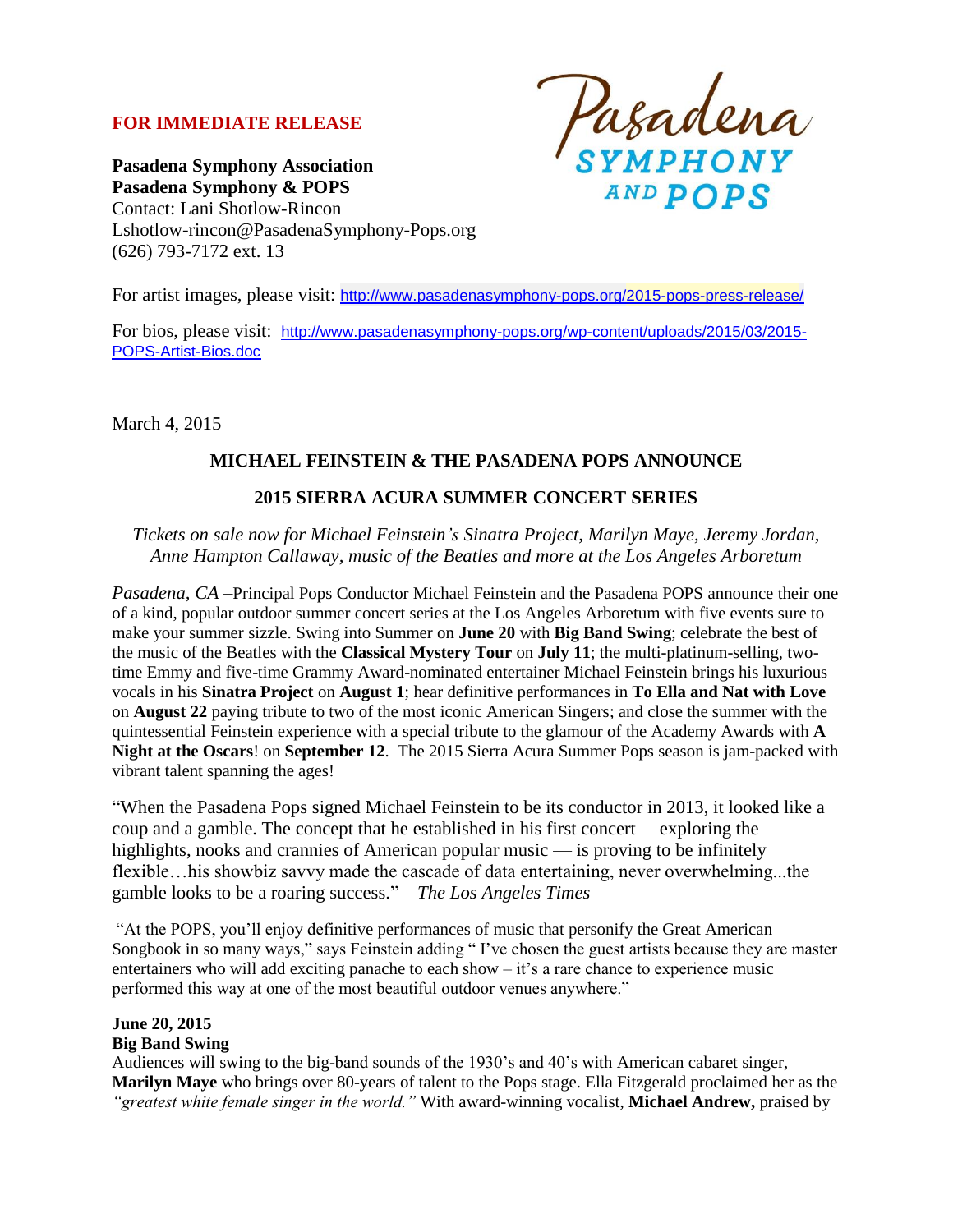Larry King Live *"as one of the great singers of all time"* this collaboration will mesmerize with hits such as "Moonglow," "Stardust," "Minnie the Moocher," "Serenade in Blue," "Night and Day," "Misty," "On the Street Where You Live" and "Get Happy."

### **July 11, 2015**

### **Classical Mystery Tour**

The renowned artists of Classical Mystery Tour is back by popular demand, with a fresh set list of Beatles favorites, featuring hits from Sgt. Pepper's Lonely Hearts Club Band – with "Let it Be," "Yesterday," "Strawberry Fields Forever," "Penny Lake," "Lucy in the Sky with Diamonds," "A Day in the Life" and so much more, performed with a full orchestra.

# **August 1, 2015**

### **The Sinatra Project**

Michael Feinstein puts the conducting baton down for one night only to sing his Sinatra Project, an evening entirely devoted to celebrate the brilliance of "The Voice" as only Feinstein can. Curating an evening solely dedicated to Ol' Blue Eyes' biggest hits, Feinstein sings "Luck Be A Lady," "Fly Me to The Moon," "The Way You Look Tonight," "The Lady Is A Tramp," "For Once In My Life" and more.

# **To Ella and Nat with Love**

### **August 22, 2015**

The POPS pays tribute to Ella Fitzgerald and Nat King Cole, two of the most iconic American singers, with definitive performances by vocalists Denzal Sinclaire and Ann Hampton Callaway. Tony nominee, platinum selling songwriter and Theater World Award winner, Jazz/Cabaret diva Ann Hampton Callaway joins the Pops alongside Denzal Sinclaire, a singer of subtle skill and with a relaxed and sophisticated approach to songs, was *Canada Magazine's* four year consecutive winner of Male Jazz Vocalist for a magical night featuring "Mona Lisa," 'Unforgettable," "When I Fall in Love," "Lady Be Good," "How High the Moon," "Body and Soul," "Mr. Paganini," "In A Sentimental Mood" and more.

### **A Night at the Oscars!**

### **September 12, 2015**

The Pasadena Pops closes the summer concert season with the quintessential Feinstein experience – bringing the glitz and glamour of the Academy Awards to the Arboretum with a special tribute to the glamour of the Academy Awards with vocalists Sheléa Frazier and Jeremy Jordan. Frazier, a versatile rising star joins Jeremy Jordan, Tony and Grammy award nominee, recently seen in the film adaptation of "The Last 5 Years," will remember the winners, the loser and everything in between with an evening of Hollywood favorites!

All concerts are held at the Los Angeles County Arboretum and Botanic Garden. Grounds open for picnicking and dining at 5:30 p.m. and performances begin at 7:30 p.m. Among many venue amenities, audiences can enjoy pre-ordered gourmet dining packages for on-site pickup just steps from your table from Julienne, Marston's, and Claud & Co.; the food court will host mouth-watering food trucks plus specialty ice creams by Choctal. The experience is now even more convenient with two full beverage centers serving fine wines, beer, coffee and soft drinks plus exclusive hotel packages for POPS patrons at Pasadena's landmark Hotel Constance. Patrons may also visit the Pasadena Humane Society's Mobile Adoption Unit, which will be on-site prior to each concert with deserving animals in need of a forever home as part of the Pups for POPS program.

Subscribers may pre-purchase parking on-site at the Arboretum, and all concertgoers enjoy free parking at the adjacent Westfield Santa Anita shopping center with complimentary non-stop shuttle service to the Arboretum's main entrance. Audiences get the ultimate outdoor concert experience: large LED video screens to see the artists and orchestra up close, superior sound quality and the high-quality production value that is a signature of the Pasadena POPS.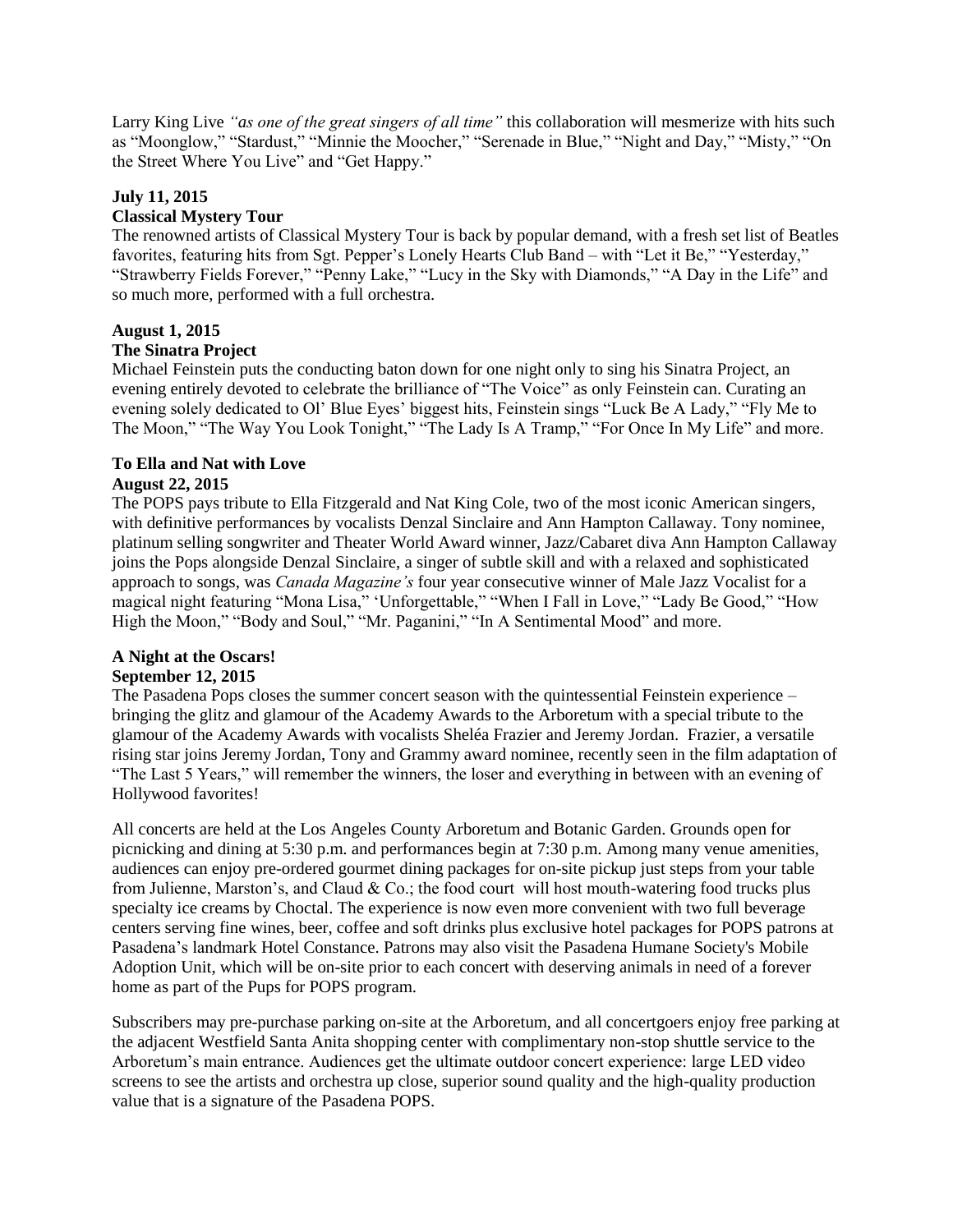Don't miss the best outdoor dinner party in town with spacious circular table seating with fine linens, or lawn seating for those who want to bring a blanket – each option carries on the tradition of picnic-dining with your family and friends with Michael Feinstein and Pasadena's premier POPS orchestra! The Arboretum is located at 301 North Baldwin Ave., Arcadia, CA. Single tickets and season subscriptions are now on sale and are available by calling the box office at (626)-793-7172, online at PasadenaSymphony-Pops.org or at the Arboretum on the day of the concerts.

### **2015 Sierra Acura Summer Concert Series Calendar**

**June 20, 2015 Big Band Swing** Michael Feinstein, conductor Marilyn Maye, vocalist Michael Andrew, vocalist

**July 11, 2015 Classical Mystery Tour Music of the Beatles** Martin Herman, conductor Jim Owen, Tony Kishman, David John, & Chris Camilleri, vocalists

**August 1, 2015 The Sinatra Project** Michael Feinstein, vocalist Larry Blank, conductor

**To Ella and Nat with Love August 22, 2015** Ann Hampton Callaway, vocalist Denzal Sinclaire, vocalist Michael Feinstein, conductor

**A Night at the Oscars! September 12, 2015** Sheléa Frazier, vocalist Jeremy Jordan, vocalist Michael Feinstein, conductor

# **IF YOU GO:**

- **What:** The Pasadena Symphony presents the 2015 Pasadena POPS with Principal Pops Conductor Michael Feinstein
- **When:** June 20, July 11, August 1, August 22, September 12 at 7:30 p.m.
- **Where:** The LA County Arboretum | 301 N Baldwin Ave., Arcadia, CA 91007
- **Cost:** Tickets start at \$20.00